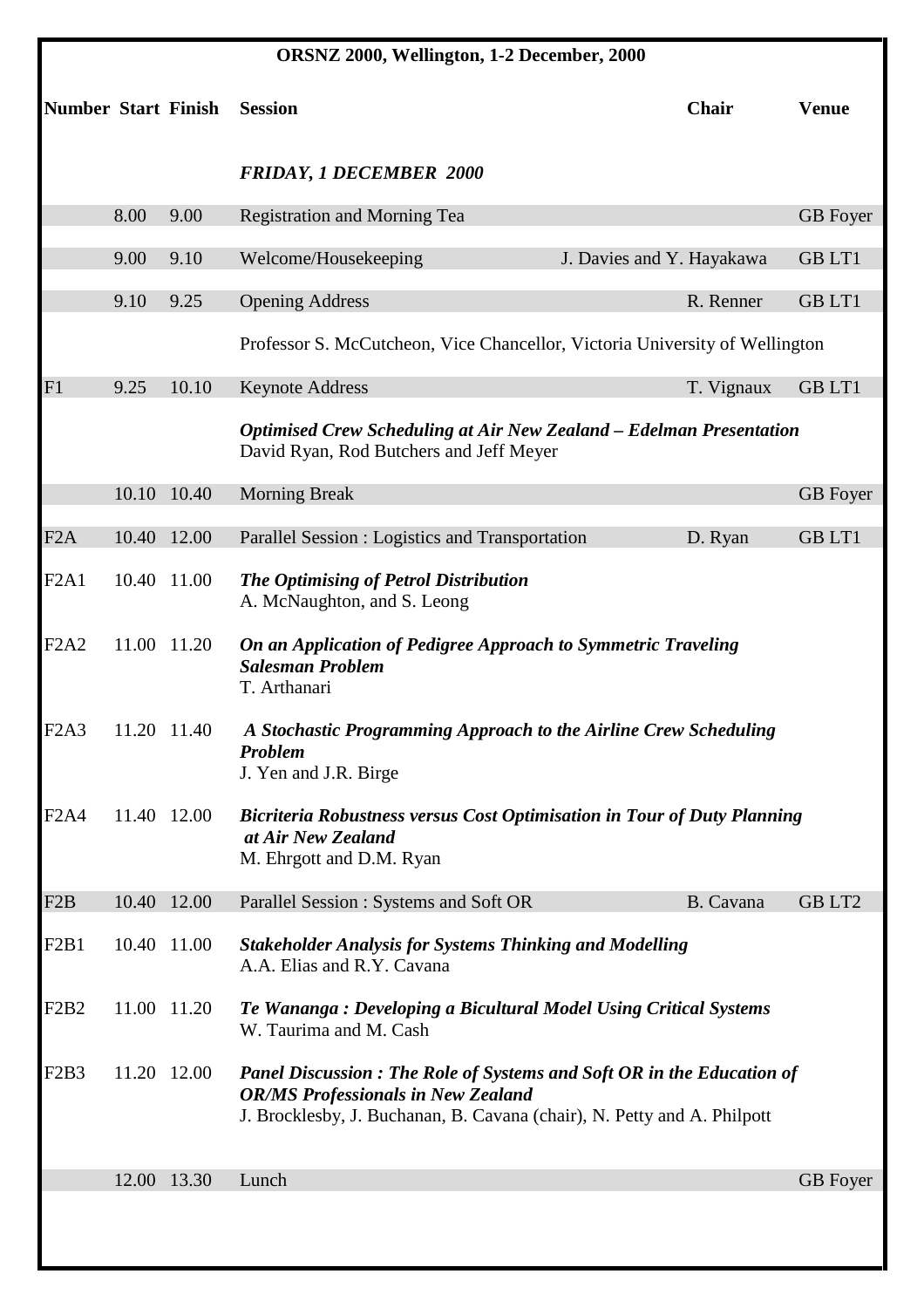| ORSNZ 2000, Wellington, 1-2 December, 2000 |             |             |                                                                                                                                          |                              |                 |  |  |
|--------------------------------------------|-------------|-------------|------------------------------------------------------------------------------------------------------------------------------------------|------------------------------|-----------------|--|--|
| <b>Number Start Finish</b>                 |             |             | <b>Session</b>                                                                                                                           | Chair                        | <b>Venue</b>    |  |  |
| F <sub>3</sub> A                           | 13.30 14.50 |             | Parallel Session : OR Techniques I                                                                                                       | D. McNickle GB LT1           |                 |  |  |
| F <sub>3</sub> A <sub>1</sub>              |             | 13.30 13.50 | <b>BartSim: A Tool for Analysing and Improving Ambulance Performance</b><br>in Auckland, New Zealand<br>S.G. Henderson and A.J. Mason    |                              |                 |  |  |
| F <sub>3</sub> A <sub>2</sub>              |             | 13.50 14.10 | <b>Optimal Sailing Routes with Uncertain Weather</b><br>T. Allsopp, A. Mason and A. Philpott                                             |                              |                 |  |  |
| F <sub>3</sub> A <sub>3</sub>              |             | 14.10 14.30 | <b>Optimal Reactive Power Management in Electric Power Systems</b><br>B.B. Chakrabarti, E.G. Read and D. Chattopadhyay                   |                              |                 |  |  |
| F <sub>3</sub> A <sub>4</sub>              |             | 14.30 14.50 | <b>Automated Large-scale Simulation Experiments in AKAROA-2</b><br>D.McNickle, K. Pawlikowski and G. Ewing                               |                              |                 |  |  |
| F3B                                        |             | 13.30 14.50 | <b>Parallel Session : Quantitative Applications</b>                                                                                      | D. Boland                    | <b>GBLT2</b>    |  |  |
| F3B1                                       |             | 13.30 13.50 | <b>Identification of Resouce Needs for Learners with Vision Impairment:</b><br><b>Using DEA in a Mixed Method Approach</b><br>N.W. Petty |                              |                 |  |  |
| F3B2                                       |             | 13.50 14.10 | <b>Bonus Incentive Schemes in the Workplace: Their Effect on Operational</b><br><b>Research Projects</b><br>D. Boland                    |                              |                 |  |  |
| F3B3                                       |             | 14.10 14.30 | <b>Market Analysis Illustrated by the Mandelbrot Model</b><br>H. Kumakura                                                                |                              |                 |  |  |
| F3B4                                       |             | 14.30 14.50 | <b>Types Of Market Research and its Usefulness: An Empirical Study</b><br>G. Raguragavan, T. Lewis and Z. Kearns                         |                              |                 |  |  |
|                                            |             | 14.50 15.20 | <b>Afternoon Break</b>                                                                                                                   |                              | <b>GB</b> Foyer |  |  |
| F <sub>4</sub>                             |             | 15.20 16.50 | The PA Consulting Group Young Practitioners Prize                                                                                        | K. Mayes                     | <b>GBLT1</b>    |  |  |
| F <sub>4</sub> A                           |             | 15.20 15.50 | <b>Flight Schedule Optimisation for Air New Zealand's International Fleet</b><br>R. Meehan                                               |                              |                 |  |  |
| F4B                                        |             | 15.50 16.20 | <b>Cell Batching Optimisation for the New Zealand Aluminium Smelter</b><br>T. Piehl                                                      |                              |                 |  |  |
| F4C                                        |             | 16.20 16.50 | <b>Operational Decision Making for Internet Service Provision</b><br>M. Stewart                                                          |                              |                 |  |  |
| F5                                         | 17.00       | 18.00       | AGM of ORSNZ                                                                                                                             | A. Philpott                  | <b>GBLT1</b>    |  |  |
| F <sub>6</sub>                             |             | 19.00 22.00 | <b>Conference Banquet</b>                                                                                                                | <b>Michael Fowler Centre</b> |                 |  |  |
|                                            |             |             |                                                                                                                                          |                              |                 |  |  |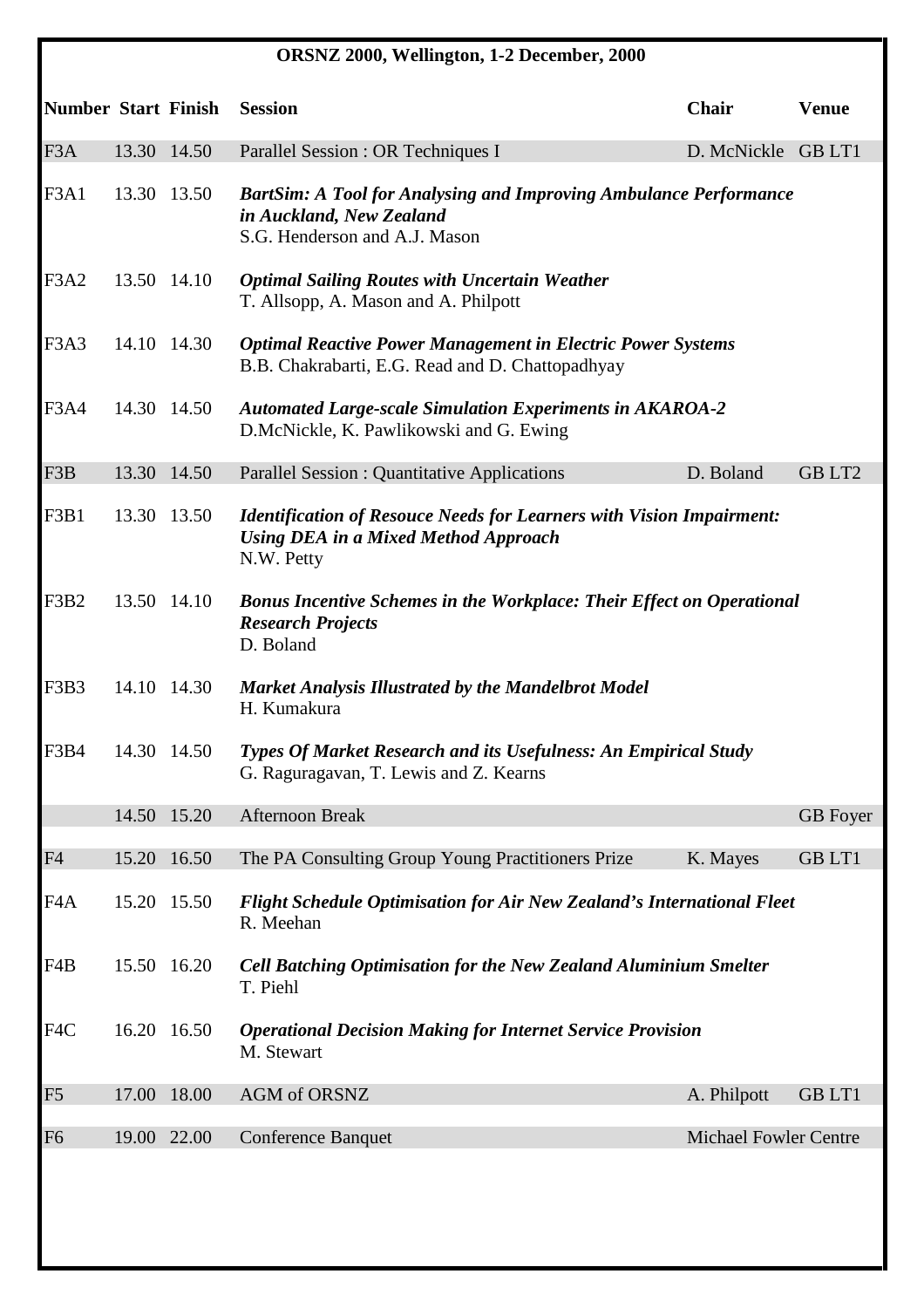| ORSNZ 2000, Wellington, 1-2 December, 2000 |       |                            |                                                                                                                                                |             |                 |  |  |
|--------------------------------------------|-------|----------------------------|------------------------------------------------------------------------------------------------------------------------------------------------|-------------|-----------------|--|--|
|                                            |       | <b>Number Start Finish</b> | <b>Session</b>                                                                                                                                 | Chair       | <b>Venue</b>    |  |  |
|                                            |       |                            | <b>SATURDAY, 2 DECEMBER 2000</b>                                                                                                               |             |                 |  |  |
|                                            | 8.30  | 9.00                       | Morning Tea                                                                                                                                    |             | <b>GB</b> Foyer |  |  |
|                                            | 9.00  | 9.10                       | Housekeeping                                                                                                                                   | J. Davies   | <b>GBLT1</b>    |  |  |
| S <sub>1</sub>                             | 9.10  | 10.10                      | <b>Keynote Address</b>                                                                                                                         | J. George   | <b>GBLT1</b>    |  |  |
|                                            |       |                            | OR; Sharing the Stage with Strategy and Economics in the Reform of<br>the Infrastructure Industries and the Development of Markets<br>F. Baird |             |                 |  |  |
|                                            |       | 10.10 10.40                | <b>Morning Break</b>                                                                                                                           |             | <b>GB</b> Foyer |  |  |
| S <sub>2</sub> A                           | 10.40 | 12.00                      | <b>Parallel Session : Competitive Markets</b>                                                                                                  | J. George   | <b>GBLT1</b>    |  |  |
| S2A1                                       |       | 10.40 11.00                | <b>Electricity Market Models: Primal/Dual Formulation Issues</b><br>E. G. Read, and D. Chattopadhyay                                           |             |                 |  |  |
| S <sub>2</sub> A <sub>2</sub>              |       | 11.00 11.20                | The Must-Run Auction in an Electricity Market<br>G. Pritchard                                                                                  |             |                 |  |  |
| S2A3                                       |       | 11.20 11.40                | An Equilibrium Model of an Imperfect Electricity Market<br>S.R.J. Batstone                                                                     |             |                 |  |  |
| <b>S2A4</b>                                |       | 11.40 12.00                | <b>Optimal Offer Stacks for Hydroelectric Generators in Electricity Markets</b><br>P. Neame, A. Philpott, G. Pritchard and G. Zakeri           |             |                 |  |  |
| S <sub>2</sub> B                           |       | 10.40 12.00                | Parallel Session : OR Techniques II                                                                                                            | J. Buchanan | <b>GBLT2</b>    |  |  |
| S2B1                                       |       | 10.40 11.00                | A Dynamic Model for Structuring Decision Problems<br>J. Corner, J. Buchanan and M. Henig                                                       |             |                 |  |  |
| S <sub>2</sub> B <sub>2</sub>              |       | 11.00 11.20                | <b>A Framework for Search Heuristics</b><br>R. James                                                                                           |             |                 |  |  |
| S2B3                                       |       | 11.20 11.40                | A Comparison of Two Reference Point Methods in Multiple Objective<br><b>Mathematical Programming</b><br>J. Buchanan and L. Gardiner            |             |                 |  |  |
| S <sub>2</sub> B <sub>4</sub>              |       | 11.40 12.00                | <b>Two-Stage Service Provision by Branch and Bound</b><br>S. Dye, A. Tomasgard and S. Wallace                                                  |             |                 |  |  |
|                                            |       | 12.00 13.30                | Lunch                                                                                                                                          |             | <b>GB</b> Foyer |  |  |
|                                            |       |                            |                                                                                                                                                |             |                 |  |  |